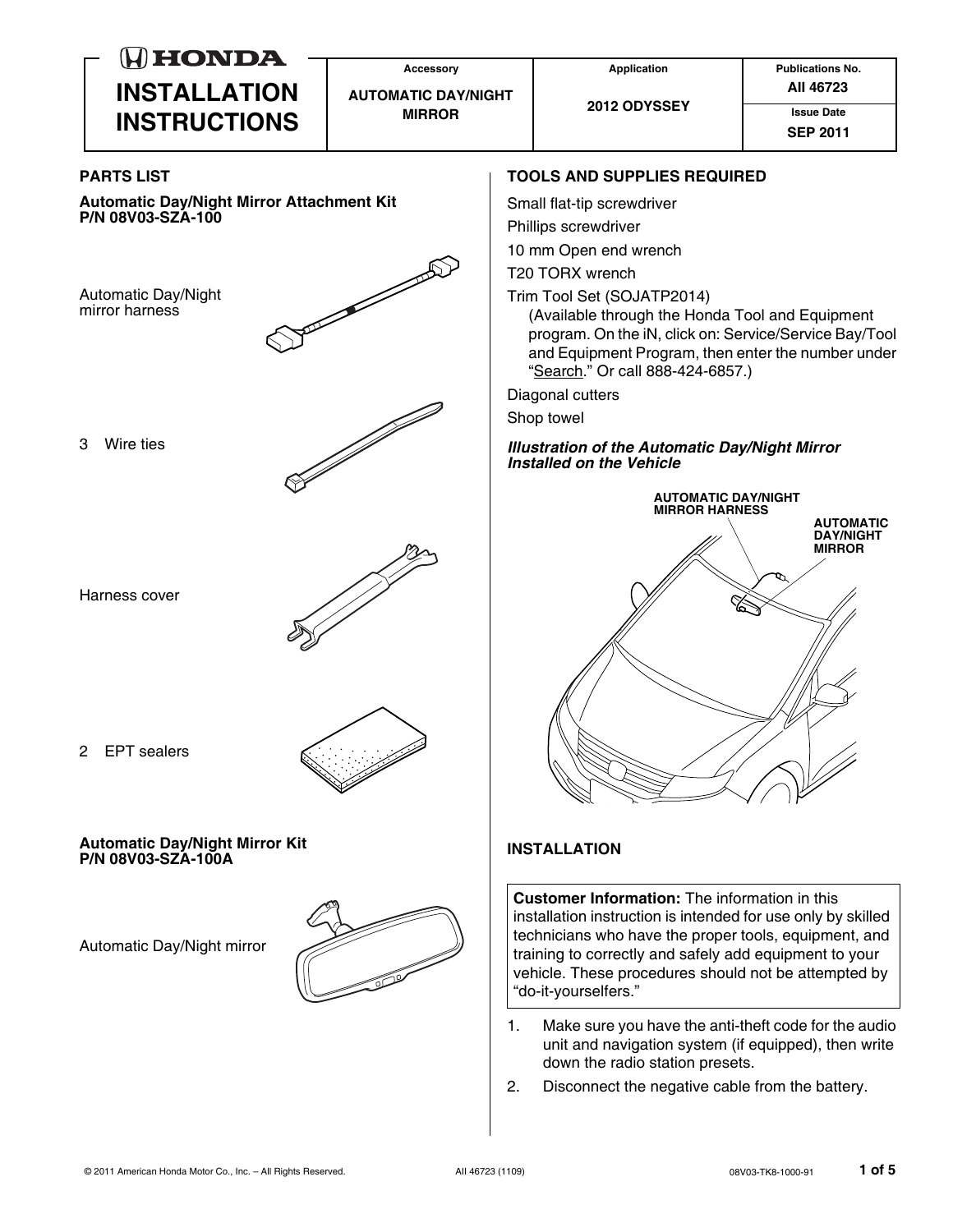- 3. Remove the roof console.
	- Using a small flat-tip screwdriver wrapped with a shop towel, pry out and remove the left and right lenses (four retaining tabs each).
	- Open the sunglass holder and remove the four screws.
	- Remove the roof console (unplug the vehicle connectors).



4. Rotate each sunvisor holder 45° counterclockwise, then remove it.



5. Loosen the torx screw, and remove the mirror.

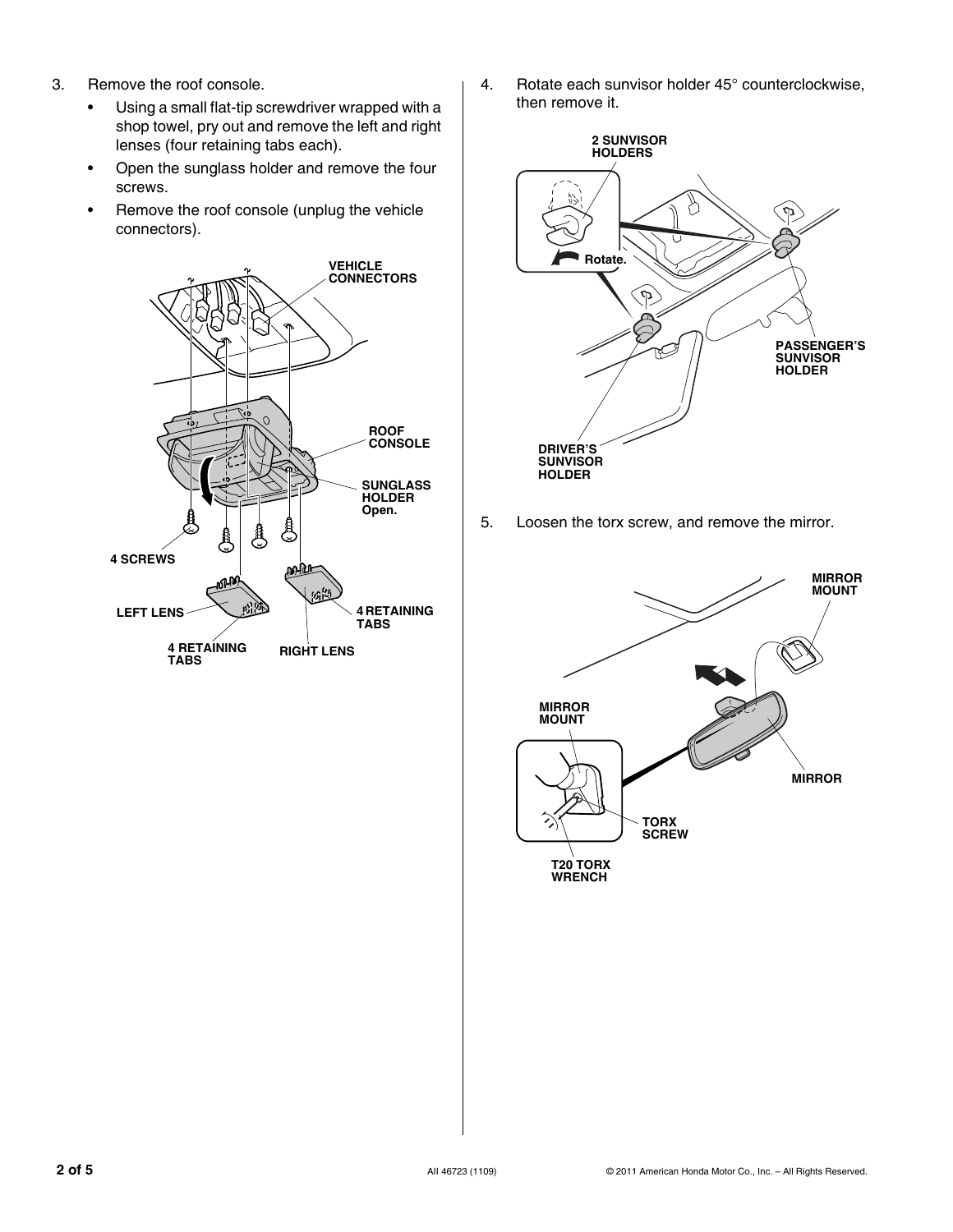6. Install the automatic day/night mirror on the mirror mount as shown, and tighten the torx screw.



7. Route the automatic day/night mirror harness as shown. Plug the automatic day/night mirror harness 7-pin connector to the automatic day/night mirror.



8. Align the green tape on the automatic day/night mirror harness to the edge of the headliner.



- 9. Secure the automatic day/night mirror harness to the vehicle harness with one wire tie. Secure the wire tie beside the vehicle clip.
- 10. Remove the blue tape to release the vehicle 6-pin connector.



- 11. Plug the automatic day/night mirror harness 6-pin connector to the vehicle 6-pin connector.
- 12. Wrap one EPT sealer around the 6-pin connectors and vehicle harness.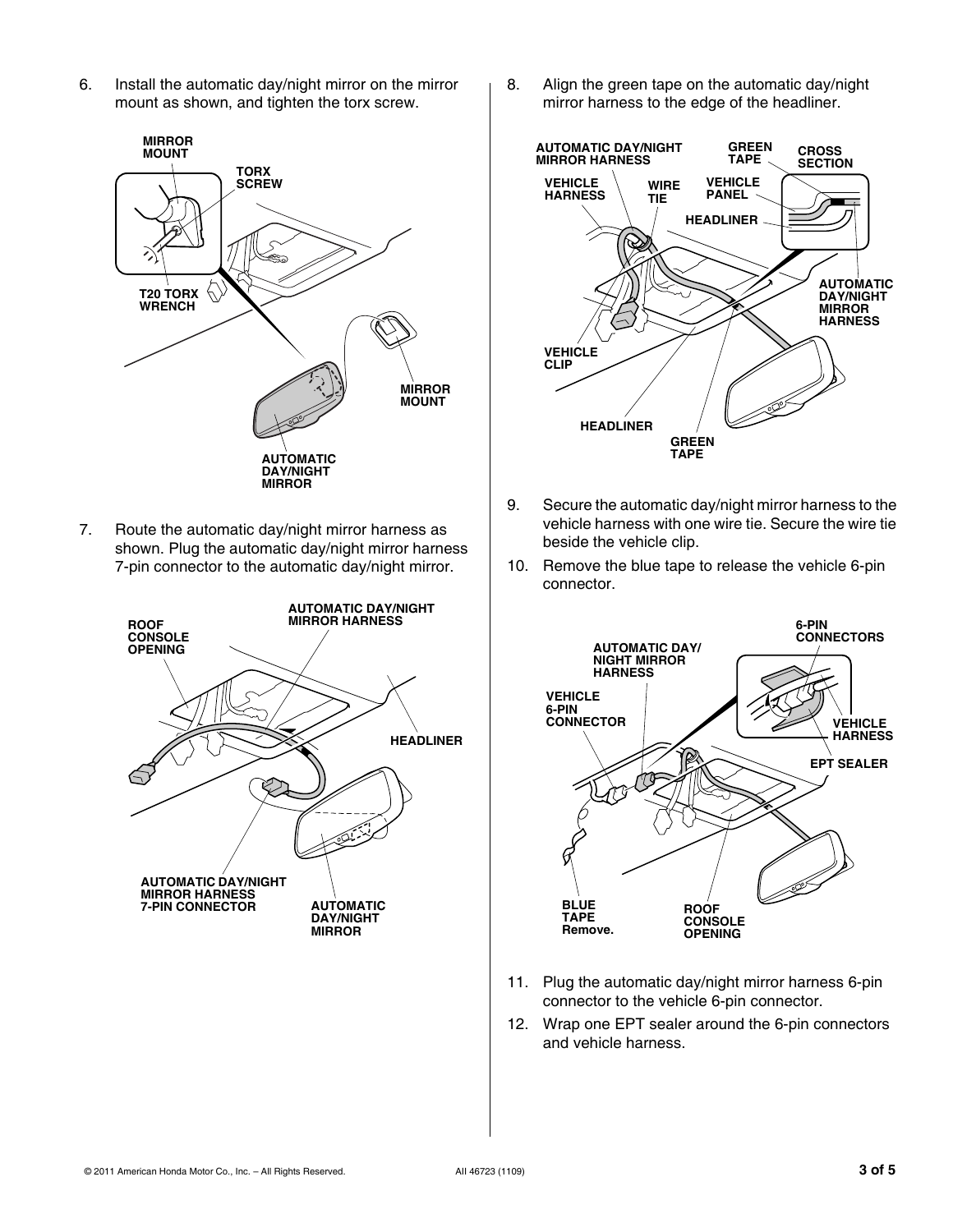13. Secure the 6-pin connectors and vehicle harness with one wire tie.



- 15. Check that all wire harnesses and cables are routed properly and that all connectors are plugged in.
- 16. Reinstall all removed parts.
- 17. Reconnect the negative cable to the battery.
- 18. Enter the anti-theft code for the audio unit and navigation system (if equipped) and reset the radio station presets.
- 19. Reset the clock on vehicles without navigation.